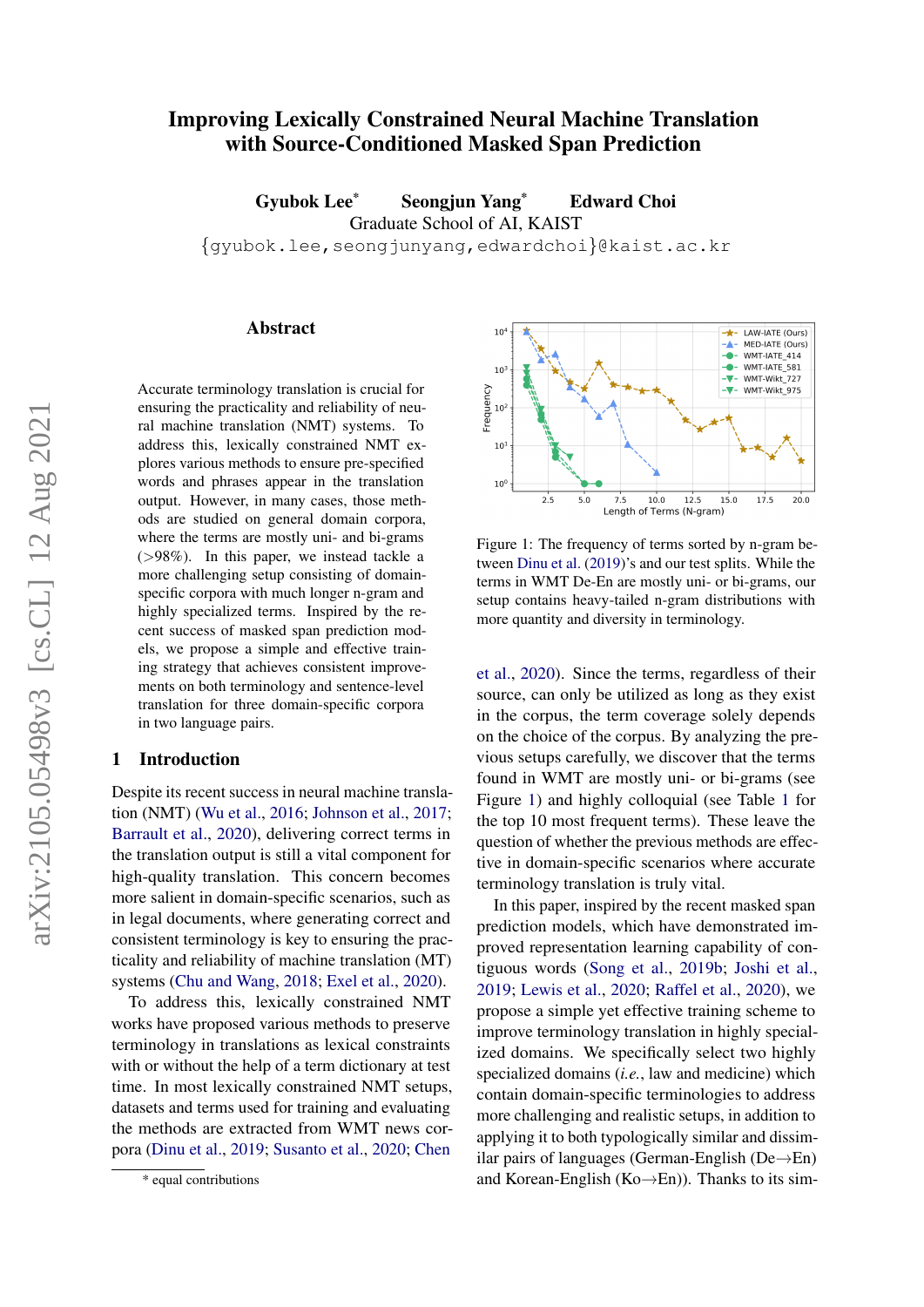plicity, the proposed method is compatible with any autoregressive Transformer-based model, including ones capable of utilizing term dictionaries at training or test time. In domain-specific setups where longer n-gram terms are pervasive, our method demonstrates improved performance over the standard maximum likelihood estimation (MLE) approach in terms of terminology and sentence-level translation quality. Our code and datasets are available at [https://github.com/wns823/NMT\\_SSP](https://github.com/wns823/NMT_SSP).

## 2 Background

Lexically constrained NMT We could group lexically constrained NMT methods into two streams: *hard* and *soft*. The hard approaches aim to force all terminology constraints to appear in the generated output. The methods include replacing constraints [\(Crego et al.,](#page-5-6) [2016\)](#page-5-6), constrained decoding [\(Hokamp and Liu,](#page-5-7) [2017;](#page-5-7) [Chatterjee et al.,](#page-5-8) [2017;](#page-5-8) [Post and Vilar,](#page-6-4) [2018;](#page-6-4) [Hasler et al.,](#page-5-9) [2018\)](#page-5-9), and additional attention heads for external supervision [\(Song et al.,](#page-6-5) [2020\)](#page-6-5). Although those approaches are reliable and widely used in practice, they typically require a pre-specified term dictionary and an extra candidate selection module if there are multiple matching candidates for a single term (see caption in Table [2\)](#page-2-0).

Several soft methods address this problem without the help of a term dictionary, one of which is training on both constraint pseudo-labeled (with statistical MT) and unlabeled data [\(Song et al.,](#page-6-6) [2019a\)](#page-6-6). More recently, [Susanto et al.](#page-6-0) [\(2020\)](#page-6-0) and [Chen et al.](#page-5-4) [\(2020\)](#page-5-4) proposed methods that do not assume any word alignment or dictionary supervision at training time to handle unseen terms at test time. For their flexibility, we choose them as our baselines. As discussed in Section [1,](#page-0-1) most previous methods are trained and evaluated on general domain corpora. In this work, we instead tackle highly specialized domain-specific corpora such as law and medicine, where the terms are much longer and often rare.

Domain-specific NMT Another line of research related to our problem is domain-specific NMT, where difficulties arise from both a limited amount of parallel data and specialized lexicons. Similar to the hard approaches in lexically constrained NMT, several works rely on domain-specific dictionaries [\(Zhang and Zong,](#page-7-1) [2016a;](#page-7-1) [Hu et al.,](#page-5-10) [2019;](#page-5-10) [Thomp](#page-6-7)[son et al.,](#page-6-7) [2019;](#page-6-7) [Peng et al.,](#page-6-8) [2020\)](#page-6-8) when generating translations, but they are also prone to the same is-

<span id="page-1-0"></span>

|                        | Dinu et al. (2019)'s dataset                                                      |  |  |  |  |  |  |
|------------------------|-----------------------------------------------------------------------------------|--|--|--|--|--|--|
| Tate-414               | gold(15), CDU(13), bridge(12), China(11), Syria(11), night(11),                   |  |  |  |  |  |  |
|                        | campaign(11), generation(9), month(7), Iraq(7)                                    |  |  |  |  |  |  |
| Iate-581               | gold(26), doping(23), CDU(19), sport(17), US(15), bridge(14),                     |  |  |  |  |  |  |
|                        | Syria(13), campaign(13), China(11), night(11)                                     |  |  |  |  |  |  |
| <b>Wikt-727</b>        | $percent(61)$ , police(50), Thursday(41), Putin(19), five(17),                    |  |  |  |  |  |  |
|                        | September(14), Venus(13), later(12), Tuesday(11), less(11)                        |  |  |  |  |  |  |
| <b>Wikt-975</b>        | $percent(61)$ , $police(59)$ , Thursday(44), Putin(24), $old(21)$ ,               |  |  |  |  |  |  |
|                        | September(21), five(16), swimmer(14), later(13), Venus(13)                        |  |  |  |  |  |  |
|                        |                                                                                   |  |  |  |  |  |  |
|                        |                                                                                   |  |  |  |  |  |  |
|                        | Our dataset                                                                       |  |  |  |  |  |  |
| Law (De-En)            | Council(706), Regulation(521), Commission(481), Union(478),                       |  |  |  |  |  |  |
|                        | Treaty(345), Official Journal(319), Member State(283), proposal(239),             |  |  |  |  |  |  |
|                        | on a proposal from the Commission(229), market(181)                               |  |  |  |  |  |  |
| <b>Medical (De-En)</b> | injection(469), water(275), water for injection(270), patient(269),               |  |  |  |  |  |  |
|                        | $infusion(258)$ , solution for $infusion(226)$ , sodium $(159)$ ,                 |  |  |  |  |  |  |
|                        | $distribution(127)$ , volume of distribution(125), treatment(120)                 |  |  |  |  |  |  |
| Law (Ko-En)            | $si(451)$ , official $(445)$ , public official $(436)$ , member $(436)$ , term of |  |  |  |  |  |  |
|                        | office(367), gu(265), education(209), period(180), term(180),                     |  |  |  |  |  |  |

Table 1: Top 10 most frequent terms in [Dinu et al.](#page-5-3) [\(2019\)](#page-5-3)'s and our test splits. Numbers in parenthesis indicate the frequency of terms in each data. As shown in the two tables, all top 10 terms in the WMT corpus are unigrams, while there are longer terms (up to 6-grams) in the domain-specific corpora. Furthermore, compared to WMT, the terms in the domain-specific corpora are more specialized for their corresponding domains.

sues. Other domain-specific NMT methods include unsupervised lexicon adaptation [\(Hu et al.,](#page-5-10) [2019\)](#page-5-10), synthetic parallel data generation with monolingual data [\(Sennrich et al.,](#page-6-9) [2016a\)](#page-6-9), and multi-task learning that combines language modeling and translation objectives [\(Gulcehre et al.,](#page-5-11) [2015;](#page-5-11) [Zhang and](#page-7-2) [Zong,](#page-7-2) [2016b;](#page-7-2) [Domhan and Hieber,](#page-5-12) [2017\)](#page-5-12). Our method is a form of multi-task learning by utilizing both the source and target language text for an additional task, while the previous works mostly use only the target language text.

Span-based Masking Span-based masking is to predict the spans of masked tokens, as opposed to individual token predictions in BERT [\(Devlin](#page-5-13) [et al.,](#page-5-13) [2019\)](#page-5-13). With this training objective, the model showed improved performance on span-level tasks including question answering and coreference resolution [\(Joshi et al.,](#page-5-5) [2019\)](#page-5-5). Concurrently, autoregressive sequence-to-sequence pre-trained models also utilized span-based masking as their objectives and demonstrated its effectiveness in many downstream tasks [\(Song et al.,](#page-6-1) [2019b;](#page-6-1) [Lewis et al.,](#page-6-2) [2020;](#page-6-2) [Raffel et al.,](#page-6-3) [2020\)](#page-6-3). Similar to theirs, our training scheme takes advantage of autoregressive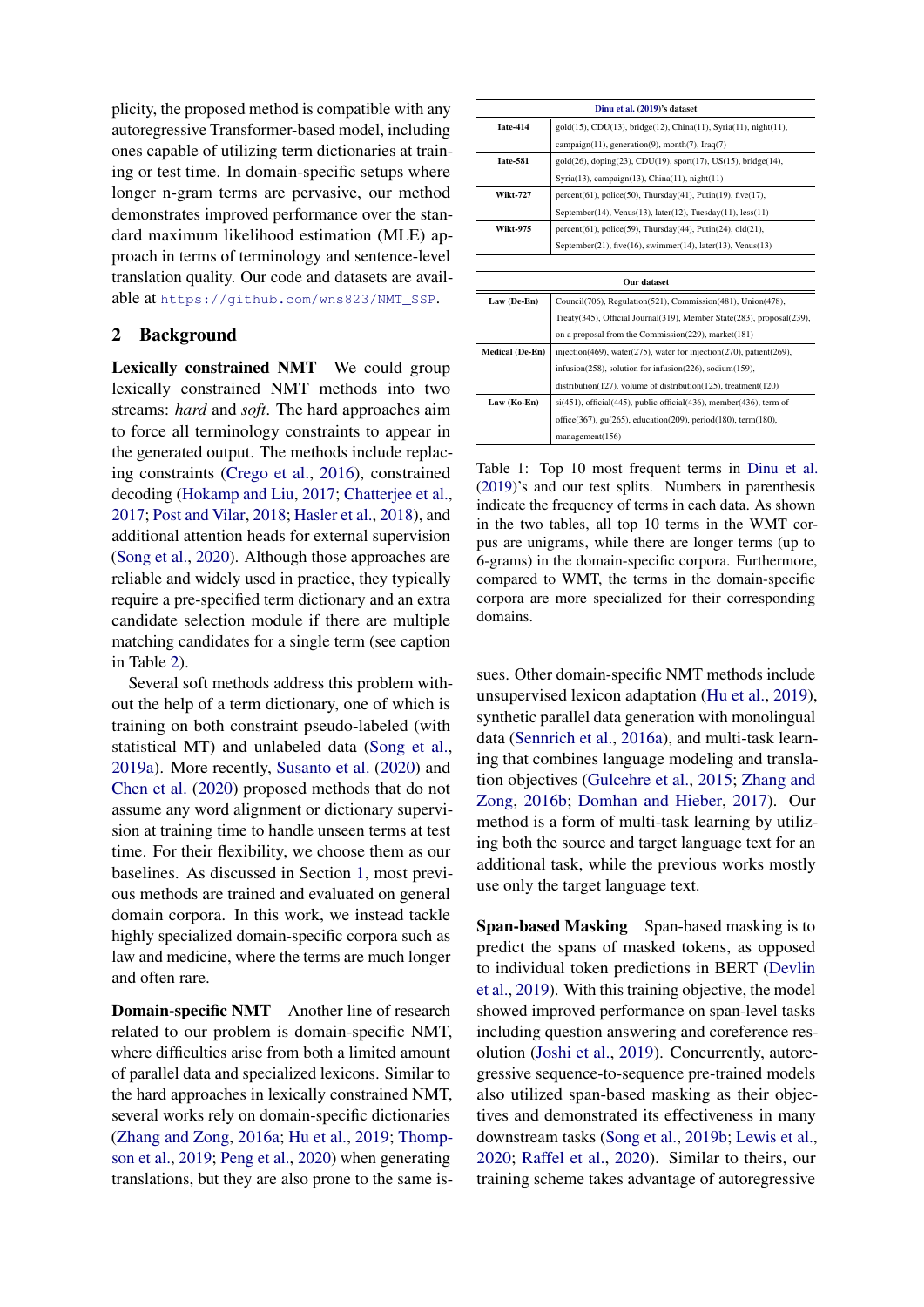span-based prediction but we condition on both the source language and the previous non-masked target language tokens.

## 3 Approach

## 3.1 Source-Conditioned Masked Span Prediction

We posit that adopting auxiliary span-level supervision in generation can benefit both short and long terminology and sentence-level translation. We, therefore, propose an extra span-level prediction task in translation—namely, source-conditioned masked span prediction (SSP). Different from the recent sequence-to-sequence pre-trained models [\(Song et al.,](#page-6-1) [2019b;](#page-6-1) [Lewis et al.,](#page-6-2) [2020;](#page-6-2) [Raffel et al.,](#page-6-3) [2020\)](#page-6-3), our approach applies span masking only on the target side. By conditioning on the full context of the source language and the previous non-masked target language tokens (due to autoregressive decoding), the model is forced to predict the spans of missing tokens given fully referenced information in the encoder and partially in the decoder.

Span masking We follow the masking procedure proposed in SpanBERT [\(Joshi et al.,](#page-5-5) [2019\)](#page-5-5), where we first sample the length of spans from a clamped geometric distribution  $(p=0.2, \text{max}=10)$  and then corrupt 80% of masked tokens with [MASK], 10% with random tokens, and 10% unchanged. We set the corruption ratio to 50%.

Multi-task Learning As our training scheme consists of two objectives (*i.e.* translation and masked span prediction), we define the total training objective as follows. Let  $\theta$  be the model parameter and C be the term-matched corpus where each sentence contains at least one or more terms. The first objective, translation, is to maximize the likelihood of the conditional probability of  $y$ :

$$
p_{\theta}(y|x) = \prod_{t=1}^{T+1} p_{\theta}(y_t|y_{0:t-1}, x), \quad (1)
$$

where  $y = (y_1, \dots, y_T)$  is the target ground-truth (GT) sentence with length T and  $x = (x_1, \ldots, x_S)$ is the source sentence with length  $S$ . For the SSP objective, we first corrupt random spans of  $y$  until the corruption ratio, resulting in  $\tilde{y}$ . Then we autoregressively predict the masked tokens  $\bar{y}$  while

<span id="page-2-0"></span>

|                       |            | # Sent.      | Avg. words<br>per sent. | # Terms   | Avg. terms<br>per sent. | # Unique<br>terms |
|-----------------------|------------|--------------|-------------------------|-----------|-------------------------|-------------------|
| Law                   | <b>SRC</b> | 447,410      | 27.46                   | 1,677,852 | 2.33                    | 25,460            |
| $(De \rightarrow En)$ | <b>TRG</b> | (441K/3K/3K) | 30.77                   |           |                         | 27,755            |
| Medical               | <b>SRC</b> | 494.316      | 19.01                   | 1,494,269 | 1.34                    | 8.633             |
| $(De \rightarrow En)$ | <b>TRG</b> | (488K/3K/3K) | 20.25                   |           |                         | 8.990             |
| Law                   | <b>SRC</b> | 93.240       | 16.52                   | 353.894   | 3.52                    | 2.354             |
| $(Ko \rightarrow En)$ | <b>TRG</b> | (87K/3K/3K)  | 34.56                   |           |                         | 2.733             |

Table 2: Statistics of the filtered corpus and matched terms. Note that *# unique terms* in the source (SRC) and target (TRG) languages are not the same. For instance, "Arzneimittel" can translate into multiple forms—"pharmaceutical products", "drug", "medicinal product", etc.— depending on the context.

conditioned on both  $\tilde{v}$  and x:

$$
p_{\theta}(\bar{y}|\tilde{y},x) = \prod_{t=1}^{T+1} m_t p_{\theta}(y_t|\tilde{y}_{0:t-1},x), \quad (2)
$$

where  $m_t = 1$  means  $y_t$  is masked.

<span id="page-2-1"></span>Finally, we simultaneously optimize the joint loss:

$$
\mathcal{L}_{total} = -\frac{1}{|\mathbb{C}|} \sum_{\substack{(x,y) \sim \mathbb{C},\\ \tilde{y} \sim C(y)}} \log p_{\theta}(y|x) + \gamma \log p_{\theta}(\bar{y}|\tilde{y}, x), \tag{3}
$$

where C is a span-level corrupter and  $\gamma$  is a task coefficient that weights the relative contribution of SSP.

#### 4 Experiments

#### 4.1 Setup

Data We use De-En legal and medical domain corpora from  $OPUS<sup>1</sup>$  $OPUS<sup>1</sup>$  $OPUS<sup>1</sup>$  [\(Tiedemann,](#page-7-3) [2012\)](#page-7-3) and the De-En bilingual term dictionary from  $IATE<sup>2</sup>$  $IATE<sup>2</sup>$  $IATE<sup>2</sup>$ . Terms in different languages are aligned via term IDs. For the typologically distant pair of languages, we use the Ko-En legal domain corpus available on AI  $Hub<sup>3</sup>$  $Hub<sup>3</sup>$  $Hub<sup>3</sup>$ , and the manually processed bilingual term dictionary downloaded from the Korea Legislation Research Institute (KLRI) website<sup>[4](#page-0-2)</sup>. In cases where

<sup>1</sup><http://opus.nlpl.eu/>

<sup>2</sup><https://iate.europa.eu>

<sup>3</sup><https://www.aihub.or.kr/aidata/87>

<sup>4</sup>[https://www.moleg.go.kr/board.es?](https://www.moleg.go.kr/board.es?mid=a10504000000&bid=0010&act=view&list_no=43927&nPage=2)

[mid=a10504000000&bid=0010&act=view&list\\_](https://www.moleg.go.kr/board.es?mid=a10504000000&bid=0010&act=view&list_no=43927&nPage=2) [no=43927&nPage=2](https://www.moleg.go.kr/board.es?mid=a10504000000&bid=0010&act=view&list_no=43927&nPage=2)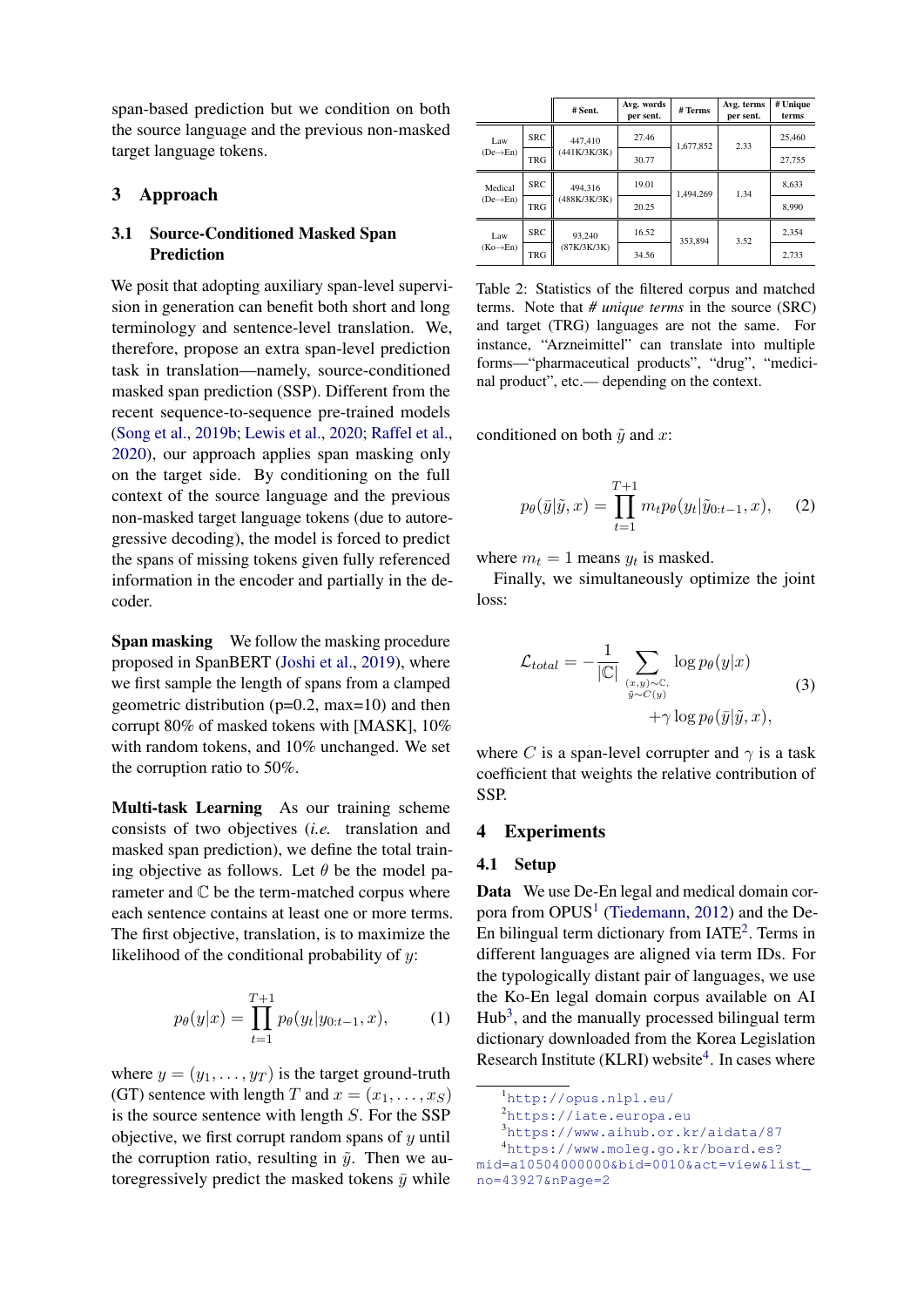<span id="page-3-0"></span>

|           | Law (De $\rightarrow$ En) |                          |        |             |             |                    |                       | Law $(Ko \rightarrow En)$ |        |       |                      |                    |             |            |
|-----------|---------------------------|--------------------------|--------|-------------|-------------|--------------------|-----------------------|---------------------------|--------|-------|----------------------|--------------------|-------------|------------|
| Model     | <b>BLEU</b>               | Term $\%$ ( $\uparrow$ ) |        |             |             | LSM-2 $(\uparrow)$ |                       | Term $\%$ ( $\uparrow$ )  |        |       |                      | LSM-2 $(\uparrow)$ |             |            |
|           |                           | l-gram                   | 2-gram | $2 >$ micro | $2$ > macro |                    | $2>$ micro $2>$ macro | <b>BLEU</b>               | 1-gram |       | $2$ -gram $2>$ mirco | $2>$ marco         | $2 >$ micro | $2>$ macro |
| GU19      | 70.64                     | 94.36                    | 92.33  | 73.31       | 45.25       | 86.22              | 74.92                 | 51.31                     | 81.47  | 76.51 | 58.15                | 38.51              | 69.41       | 62.52      |
| VASWANI17 | 75.24                     | 95.80                    | 93.87  | 80.29       | 55.31       | 89.71              | 79.77                 | 53.01                     | 84.97  | 81.29 | 65.79                | 54.55              | 74.29       | 70.56      |
| $+SSP$    | 75.44                     | 96.01                    | 94.08  | 81.52       | 58.79       | 90.81              | 82.50                 | 53.80                     | 85.84  | 83.94 | 66.84                | 58.15              | 75.71       | 69.82      |
| CHEN20    | 74.19                     | 95.55                    | 94.08  | 80.63       | 54.73       | 89.80              | 80.89                 | 53.08                     | 85.49  | 83.25 | 65.51                | 52.49              | 74.53       | 67.81      |
| $+SSP$    | 75.24                     | 95.92                    | 94.50  | 81.31       | 56.33       | 90.40              | 81.91                 | 53.32                     | 85.63  | 82.10 | 66.19                | 56.50              | 76.02       | 72.27      |

Table 3: (*Without dictionary*) Results on legal domain corpora (De→En and Ko→En) without terminology guidance at test time. VASWANI17 combined with our training objective (Eq.[\(3\)](#page-2-1)) outperforms other methods in most cases. Note that GU19 is a non-autoregressive model, therefore not applicable to our proposed method. Higher Term% and LSM-2 mean better performance.

<span id="page-3-1"></span>

|           | Law (De $\rightarrow$ En) |                          |           |       |                         |       | Law $(Ko \rightarrow En)$ |                          |        |       |                                                   |                    |             |            |
|-----------|---------------------------|--------------------------|-----------|-------|-------------------------|-------|---------------------------|--------------------------|--------|-------|---------------------------------------------------|--------------------|-------------|------------|
| Model     | <b>BLEU</b>               | Term $\%$ ( $\uparrow$ ) |           |       | LSM-2 $(\uparrow)$      |       | <b>BLEU</b>               | Term $\%$ ( $\uparrow$ ) |        |       |                                                   | LSM-2 $(\uparrow)$ |             |            |
|           |                           | l-gram                   | $2$ -gram |       | $2 >$ micro $2 >$ macro |       | $2>$ micro $2>$ macro     |                          | l-gram |       | $2\text{-gram}$ $2\text{-micro}$ $2\text{-macro}$ |                    | $2 >$ micro | $2$ >macro |
| SUSANTO20 | 62.20                     | 94.38                    | 92.95     | 82.06 | 64.06                   | 94.93 | 92.14                     | 50.56                    | 81.67  | 76.74 | 58.47                                             | 38.66              | 69.63       | 62.60      |
| CHEN20    | 73.05                     | 96.64                    | 93.29     | 78.73 | 51.47                   | 90.00 | 80.29                     | 52.60                    | 84.74  | 83.94 | 67.33                                             | 59.53              | 75.59       | 74.54      |
| $+SSP$    | 74.72                     | 97.15                    | 95.95     | 84.67 | 57.48                   | 93.94 | 83.62                     | 53.38                    | 95.86  | 94.92 | 88.58                                             | 79.34              | 94.17       | 91.48      |

Table 4: (*With dictionary*) Results on legal domain corpora when the GT terms are provided at test time. +SSP consistently shows improvements over its MLE counterparts. Contrary to the previous findings [\(Susanto et al.,](#page-6-0) [2020;](#page-6-0) [Chen et al.,](#page-5-4) [2020\)](#page-5-4), the models do not show improved BLEU scores compared to those in Table [3.](#page-3-0) We argue that providing terms at test time is indeed helpful for terminology generation, but it can often hinder the generation of fluent text. This becomes more apparent in our non-autoregressive setup.

one term translates into multiple terms, we consider all possible pairs to maximize the number of sentence and term matches.

Among the selected pairs, we further filtered out terms that are less than four characters long and longer than 20 grams. Sentences that do not contain any term are also removed. The statistics of the datasets are reported in Table [2.](#page-2-0) More details about the preprocessing steps are in Appendix [A.1.](#page-8-0)

For data splitting, we developed a new data splitting algorithm that considers the same distribution of n-grams across each data split. We use 3,000 sentences for valid and test sets in case of high redundancy in certain corpora, while previous works that utilize OPUS use only 2,000 [\(Koehn and Knowles,](#page-6-10)  $2017$ ; Müller et al.,  $2020$ ). It is important to note that all the sentences in our data splits are matched with domain-specific terms (i.e. at least one or more terms exist in each sentence) following the style of [Dinu et al.](#page-5-3) [\(2019\)](#page-5-3). The pseudo-code for the terminology-aware data split algorithm is in Appendix [B.](#page-8-1)

Baselines We compare our method on two recent lexically constrained NMT models of different natures: autoregressive [\(Chen et al.,](#page-5-4) [2020\)](#page-5-4) and non-autoregressive [\(Susanto et al.,](#page-6-0) [2020\)](#page-6-0), but both

can operate with or without a term dictionary at test time. We refer to them as CHEN20 and SU-SANTO20, respectively. +SSP indicates models trained with our proposed training scheme, while no indication is the standard MLE method. A base Transformer [\(Vaswani et al.,](#page-7-4) [2017\)](#page-7-4), denoted as VASWANI17, and a Levenshtein Transformer [\(Gu](#page-5-14) [et al.,](#page-5-14) [2019\)](#page-5-14), denoted as GU19, are also reported to compare the relative performance between models. SUSANTO20 without a dictionary is equivalent to GU19.

Evaluation We use SacreBLEU<sup>[5](#page-0-2)</sup> [\(Post,](#page-6-12) [2018\)](#page-6-12) for measuring translation quality. For terminology translation, we use *term usage rate* for both short  $(\leq$ 2-grams) and long (>2-grams) terms. Term usage rate (Term%) is the number of generated terms divided by the total number of terms [\(Dinu et al.,](#page-5-3) [2019;](#page-5-3) [Susanto et al.,](#page-6-0) [2020\)](#page-6-0). Specifically for evaluating long terms, we report both the macro and micro averages due to the heavy-tailed nature of ngrams. In addition, although exact term translation is the primary objective for terminology translation, due to its harshness, evaluating models only with Term% may not fully describe the models' behavior. Therefore, we also evaluate each model

<sup>5</sup><https://github.com/mjpost/sacrebleu>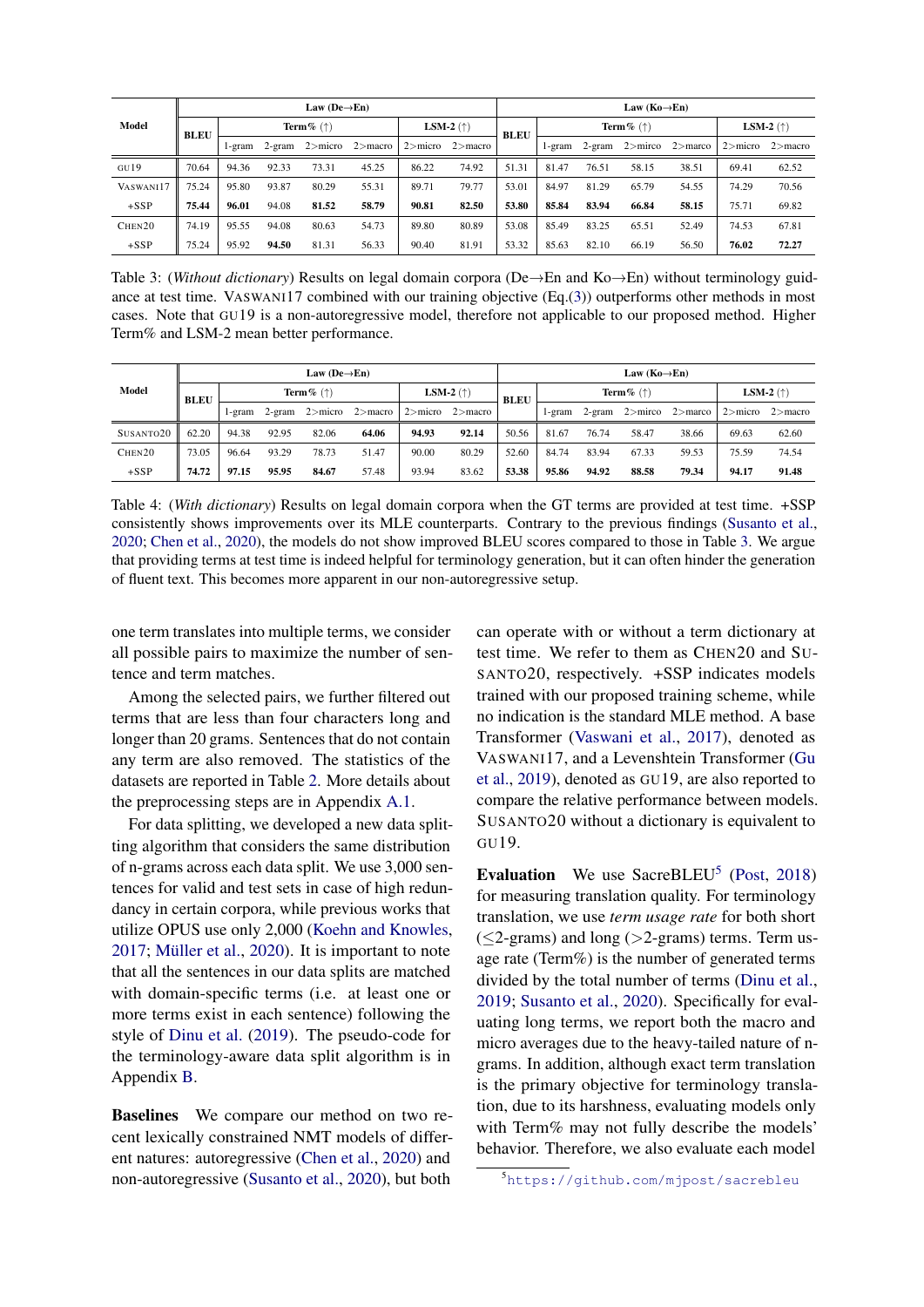|                    | Medical ( $De \rightarrow En$ ) |        |                      |                 |             |            |            |  |  |
|--------------------|---------------------------------|--------|----------------------|-----------------|-------------|------------|------------|--|--|
| Model              | BLEU                            |        | Term $\%$ (†)        | LSM-2 $(†)$     |             |            |            |  |  |
|                    |                                 | 1-gram | $2$ >micro<br>2-gram |                 | $2$ > macro | $2$ >micro | $2$ >macro |  |  |
|                    | Without dictionary              |        |                      |                 |             |            |            |  |  |
| GU19               | 70.85                           | 93.83  | 91.24                | 77.46           | 53.66       | 86.15      | 75.21      |  |  |
| VASWANI17          | 76.31                           | 94.22  | 90.80                | 79.82           | 61.03       | 87.11      | 80.48      |  |  |
| $+SSP$             | 76.87                           | 94.36  | 91.31                | 80.63           | 53.68       | 88.01      | 74.76      |  |  |
| CHEN20             | 74.84                           | 94.29  | 90.61                | 79.42           | 68.37       | 87.13      | 84.64      |  |  |
| $+SSP$             | 76.72                           | 94.61  | 90.42                | 80.41           | 68.03       | 88.08      | 83.04      |  |  |
|                    |                                 |        |                      | With dictionary |             |            |            |  |  |
| SUSANTO20          | 62.20                           | 91.01  | 92.64                | 88.09           | 67.22       | 95.46      | 94.27      |  |  |
| CHEN <sub>20</sub> | 72.84                           | 94.40  | 93.58                | 83.77           | 67.98       | 89.95      | 86.70      |  |  |
| $+SSP$             | 75.50                           | 95.86  | 94.92                | 88.58           | 79.34       | 94.17      | 91.48      |  |  |

Table 5: Results on the medical domain dataset  $(De \rightarrow En)$ .

in terms of partial n-gram matches, which is explained in the next paragraph. All evaluations are conducted with a beam size of 5.

Partial N-gram Match Inspired by the longest common substring problem [\(Gusfield,](#page-5-15) [1997\)](#page-5-15), we devised a partial n-gram match score for evaluating long terminology—*longest sub n-gram match* (LSM) score. Formally, let the generated target sentence be  $\hat{y} = (\hat{y}_1, ..., \hat{y}_T)$  and the matched terms for the target ground truth (GT) sentence  $y$  be  $y' = \bigcup_{i=1}^{N} (y'_{i1}, ..., y'_{il})$ , where N is the number of GT terms in  $y$  and l is an arbitrary n-gram length for i-th term. Then, LSM is defined as the ratio of the longest n-gram overlap divided by  $l$ . As too many overlaps can happen at the uni and bi-gram levels, we only calculate LSM for long terminology  $(>= 2$  grams) and set the least overlap to be greater than or equal to 2 grams, all else being zero, therefore denoted as LSM-2.

#### 4.2 Results and Analysis

For the legal domain, where many terms are exceptionally long compared to most other domains, our training scheme shows consistent improvements over the standard MLE counterparts, as shown in Table [3](#page-3-0) and Table [4.](#page-3-1) Even with the extreme setting of law Ko→En, low-resourced and typologically divergent, our method is still effective in most metrics we use. Compared to the autoregressive models, GU19 and SUSANTO20 did not achieve competitive BLEU scores in our domain-specific setup. We suspect that this is due to both its complex decoding nature and the small amount of training data (originally WMT). Sampled translation results are reported in Table [9.](#page-10-0)

For the medical domain, the behaviors of two baselines, VASWANI17 and CHEN20, are not clearly shown compared to the legal domain. However, our training scheme shows consistent improvements in BLEU and Term% at 2>micro which reflects the global performance of long terminology generation. Similar to the legal De→En results, SUSANTO20 shows better performance on several metrics on long terminology translation, but the BLEU score is decreased by about 8 points, compared to no dictionary use.

#### 5 Conclusion

We propose a simple and effective training scheme for improving lexically constrained NMT by introducing the masked span prediction task on the decoder side. Our method shows its effectiveness in terms of terminology and sentence-level translation over the standard MLE training in highly specialized domains in two language pairs. As we publicly release our code and datasets, we hope that more people can join this area of research without much burden. In the future, we plan to further investigate applying our method to non-autoregressive methods.

#### Acknowledgments

We want to thank Minjoon Seo for his constructive comments on our research direction and Wooju Kim for his help in starting this topic. We also thank anonymous reviewers for their effort and valuable feedback. This work was supported by Institute of Information & Communications Technology Planning & Evaluation (IITP) grant (No.2019-0-00075, Artificial Intelligence Graduate School Program (KAIST)), and National Research Foundation of Korea (NRF) grant (NRF-2020H1D3A2A03100945), funded by the Korea government (MSIT).

#### References

- <span id="page-4-1"></span>Roee Aharoni and Yoav Goldberg. 2020. [Unsupervised](https://doi.org/10.18653/v1/2020.acl-main.692) [domain clusters in pretrained language models.](https://doi.org/10.18653/v1/2020.acl-main.692) In *Proceedings of the 58th Annual Meeting of the Association for Computational Linguistics*, pages 7747– 7763, Online. Association for Computational Linguistics.
- <span id="page-4-0"></span>Loïc Barrault, Magdalena Biesialska, Ondřej Bojar, Marta R. Costa-jussa, Christian Federmann, Yvette ` Graham, Roman Grundkiewicz, Barry Haddow, Matthias Huck, Eric Joanis, Tom Kocmi, Philipp Koehn, Chi-kiu Lo, Nikola Ljubešić, Christof Monz, Makoto Morishita, Masaaki Nagata, Toshiaki Nakazawa, Santanu Pal, Matt Post, and Marcos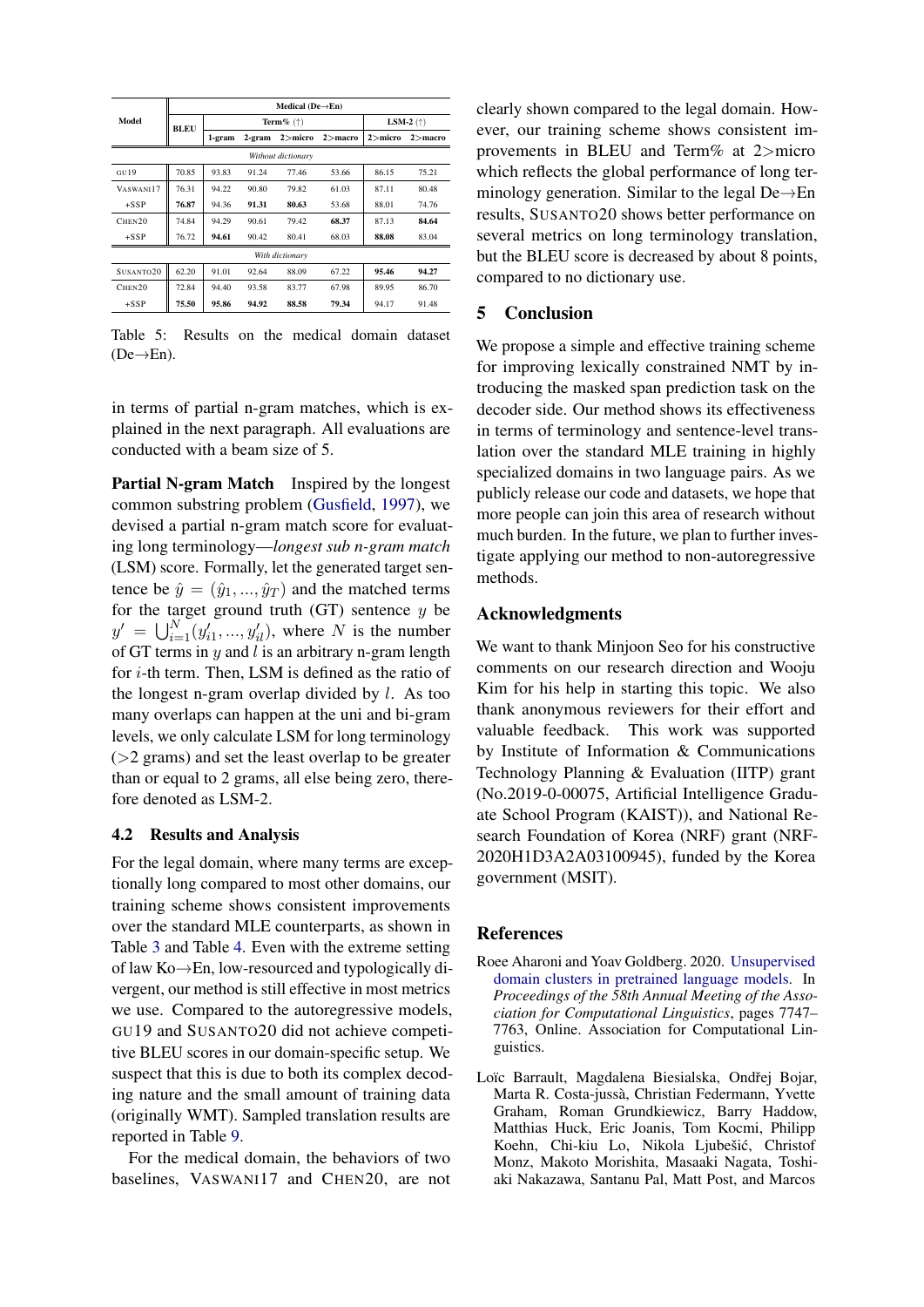Zampieri. 2020. [Findings of the 2020 conference on](https://www.aclweb.org/anthology/2020.wmt-1.1) [machine translation \(WMT20\).](https://www.aclweb.org/anthology/2020.wmt-1.1) In *Proceedings of the Fifth Conference on Machine Translation*, pages 1–55, Online. Association for Computational Linguistics.

- <span id="page-5-8"></span>Rajen Chatterjee, Matteo Negri, Marco Turchi, Marcello Federico, Lucia Specia, and Frédéric Blain. 2017. [Guiding neural machine translation decoding](https://doi.org/10.18653/v1/W17-4716) [with external knowledge.](https://doi.org/10.18653/v1/W17-4716) In *Proceedings of the Second Conference on Machine Translation*, pages 157– 168, Copenhagen, Denmark. Association for Computational Linguistics.
- <span id="page-5-4"></span>Guanhua Chen, Yun Chen, Yong Wang, and Victor O.K. Li. 2020. [Lexical-constraint-aware neural machine](https://doi.org/10.24963/ijcai.2020/496) [translation via data augmentation.](https://doi.org/10.24963/ijcai.2020/496) In *Proceedings of the Twenty-Ninth International Joint Conference on Artificial Intelligence, IJCAI-20*, pages 3587–3593. International Joint Conferences on Artificial Intelligence Organization. Main track.
- <span id="page-5-1"></span>Chenhui Chu and Rui Wang. 2018. [A survey of do](https://www.aclweb.org/anthology/C18-1111)[main adaptation for neural machine translation.](https://www.aclweb.org/anthology/C18-1111) In *Proceedings of the 27th International Conference on Computational Linguistics*, pages 1304–1319, Santa Fe, New Mexico, USA. Association for Computational Linguistics.
- <span id="page-5-6"></span>Josep Crego, Jungi Kim, Guillaume Klein, Anabel Rebollo, Kathy Yang, Jean Senellart, Egor Akhanov, Patrice Brunelle, Aurelien Coquard, Yongchao Deng, et al. 2016. Systran's pure neural machine translation systems. *arXiv preprint arXiv:1610.05540*.
- <span id="page-5-13"></span>Jacob Devlin, Ming-Wei Chang, Kenton Lee, and Kristina Toutanova. 2019. [BERT: Pre-training of](https://doi.org/10.18653/v1/N19-1423) [deep bidirectional transformers for language under](https://doi.org/10.18653/v1/N19-1423)[standing.](https://doi.org/10.18653/v1/N19-1423) In *Proceedings of the 2019 Conference of the North American Chapter of the Association for Computational Linguistics: Human Language Technologies, Volume 1 (Long and Short Papers)*, pages 4171–4186, Minneapolis, Minnesota. Association for Computational Linguistics.
- <span id="page-5-3"></span>Georgiana Dinu, Prashant Mathur, Marcello Federico, and Yaser Al-Onaizan. 2019. [Training neural ma](https://doi.org/10.18653/v1/P19-1294)[chine translation to apply terminology constraints.](https://doi.org/10.18653/v1/P19-1294) In *Proceedings of the 57th Annual Meeting of the Association for Computational Linguistics*, pages 3063–3068, Florence, Italy. Association for Computational Linguistics.
- <span id="page-5-12"></span>Tobias Domhan and Felix Hieber. 2017. [Using target](https://doi.org/10.18653/v1/D17-1158)[side monolingual data for neural machine transla](https://doi.org/10.18653/v1/D17-1158)[tion through multi-task learning.](https://doi.org/10.18653/v1/D17-1158) In *Proceedings of the 2017 Conference on Empirical Methods in Natural Language Processing*, pages 1500–1505, Copenhagen, Denmark. Association for Computational Linguistics.
- <span id="page-5-2"></span>Miriam Exel, Bianka Buschbeck, Lauritz Brandt, and Simona Doneva. 2020. [Terminology-constrained](https://www.aclweb.org/anthology/2020.eamt-1.29) [neural machine translation at SAP.](https://www.aclweb.org/anthology/2020.eamt-1.29) In *Proceedings*

*of the 22nd Annual Conference of the European Association for Machine Translation*, pages 271–280, Lisboa, Portugal. European Association for Machine Translation.

- <span id="page-5-14"></span>Jiatao Gu, Changhan Wang, and Junbo Zhao. 2019. [Levenshtein transformer.](https://proceedings.neurips.cc/paper/2019/file/675f9820626f5bc0afb47b57890b466e-Paper.pdf) In *Advances in Neural Information Processing Systems*, volume 32. Curran Associates, Inc.
- <span id="page-5-11"></span>Caglar Gulcehre, Orhan Firat, Kelvin Xu, Kyunghyun Cho, Loic Barrault, Huei-Chi Lin, Fethi Bougares, Holger Schwenk, and Yoshua Bengio. 2015. On using monolingual corpora in neural machine translation. *arXiv preprint arXiv:1503.03535*.
- <span id="page-5-15"></span>Dan Gusfield. 1997. *[Algorithms on Strings, Trees, and](https://doi.org/10.1017/CBO9780511574931) [Sequences: Computer Science and Computational](https://doi.org/10.1017/CBO9780511574931) [Biology](https://doi.org/10.1017/CBO9780511574931)*. Cambridge University Press.
- <span id="page-5-9"></span>Eva Hasler, Adria de Gispert, Gonzalo Iglesias, and ` Bill Byrne. 2018. [Neural machine translation decod](https://doi.org/10.18653/v1/N18-2081)[ing with terminology constraints.](https://doi.org/10.18653/v1/N18-2081) In *Proceedings of the 2018 Conference of the North American Chapter of the Association for Computational Linguistics: Human Language Technologies, Volume 2 (Short Papers)*, pages 506–512, New Orleans, Louisiana. Association for Computational Linguistics.
- <span id="page-5-7"></span>Chris Hokamp and Qun Liu. 2017. [Lexically con](https://doi.org/10.18653/v1/P17-1141)[strained decoding for sequence generation using grid](https://doi.org/10.18653/v1/P17-1141) [beam search.](https://doi.org/10.18653/v1/P17-1141) In *Proceedings of the 55th Annual Meeting of the Association for Computational Linguistics (Volume 1: Long Papers)*, pages 1535–1546, Vancouver, Canada. Association for Computational Linguistics.
- <span id="page-5-10"></span>Junjie Hu, Mengzhou Xia, Graham Neubig, and Jaime Carbonell. 2019. [Domain adaptation of neural ma](https://doi.org/10.18653/v1/P19-1286)[chine translation by lexicon induction.](https://doi.org/10.18653/v1/P19-1286) In *Proceedings of the 57th Annual Meeting of the Association for Computational Linguistics*, pages 2989–3001, Florence, Italy. Association for Computational Linguistics.
- <span id="page-5-0"></span>Melvin Johnson, Mike Schuster, Quoc V. Le, Maxim Krikun, Yonghui Wu, Zhifeng Chen, Nikhil Thorat, Fernanda Viegas, Martin Wattenberg, Greg Corrado, ´ Macduff Hughes, and Jeffrey Dean. 2017. [Google's](https://doi.org/10.1162/tacl_a_00065) [multilingual neural machine translation system: En](https://doi.org/10.1162/tacl_a_00065)[abling zero-shot translation.](https://doi.org/10.1162/tacl_a_00065) *Transactions of the Association for Computational Linguistics*, 5:339–351.
- <span id="page-5-5"></span>Mandar Joshi, Danqi Chen, Yinhan Liu, Daniel S. Weld, Luke Zettlemoyer, and Omer Levy. 2019. SpanBERT: Improving pre-training by representing and predicting spans. *arXiv preprint arXiv:1907.10529*.
- <span id="page-5-16"></span>Philipp Koehn, Hieu Hoang, Alexandra Birch, Chris Callison-Burch, Marcello Federico, Nicola Bertoldi, Brooke Cowan, Wade Shen, Christine Moran, Richard Zens, Chris Dyer, Ondřej Bojar, Alexandra Constantin, and Evan Herbst. 2007. [Moses: Open](https://www.aclweb.org/anthology/P07-2045) [source toolkit for statistical machine translation.](https://www.aclweb.org/anthology/P07-2045) In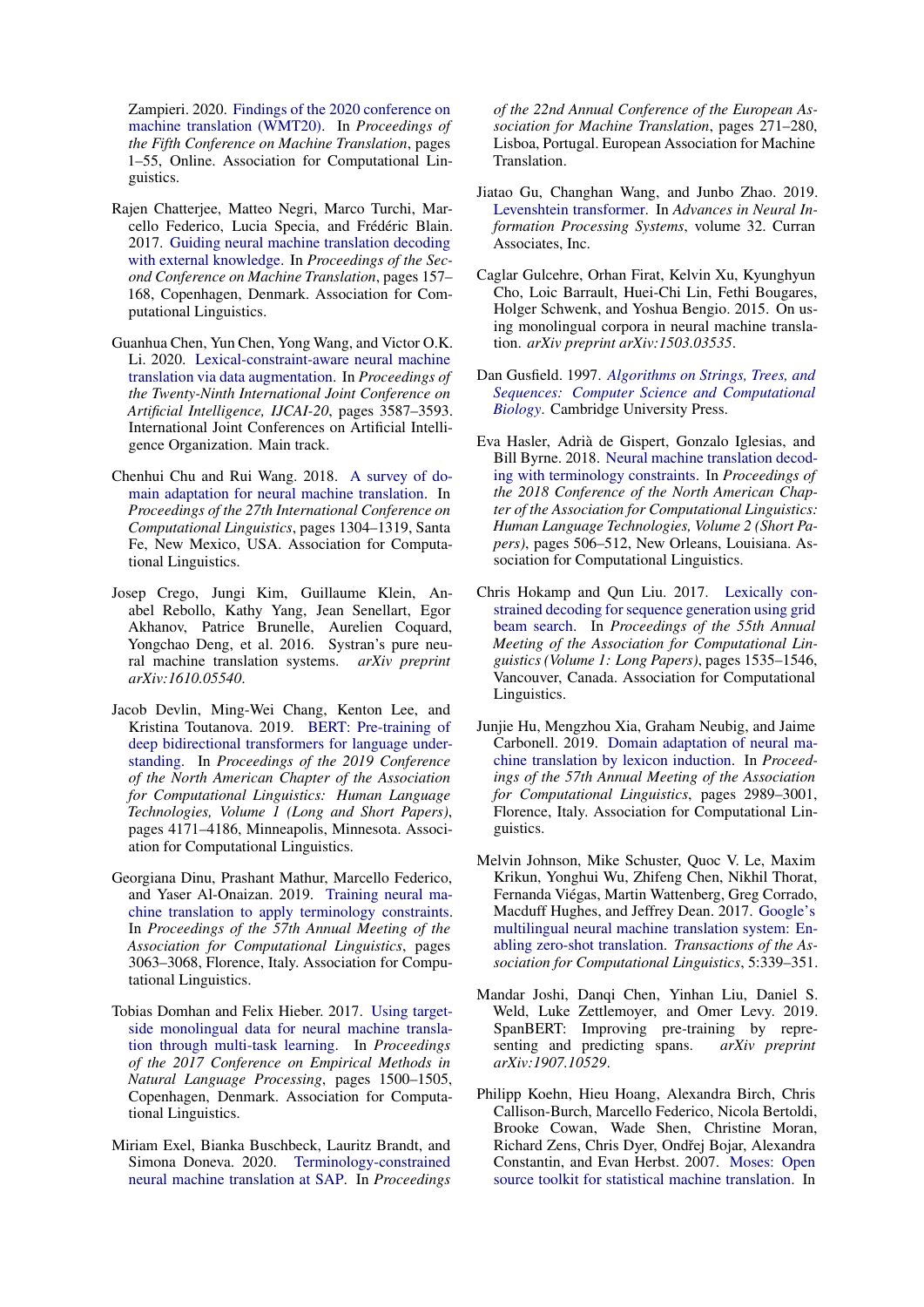*Proceedings of the 45th Annual Meeting of the Association for Computational Linguistics Companion Volume Proceedings of the Demo and Poster Sessions*, pages 177–180, Prague, Czech Republic. Association for Computational Linguistics.

- <span id="page-6-10"></span>Philipp Koehn and Rebecca Knowles. 2017. [Six chal](https://doi.org/10.18653/v1/W17-3204)[lenges for neural machine translation.](https://doi.org/10.18653/v1/W17-3204) In *Proceedings of the First Workshop on Neural Machine Translation*, pages 28–39, Vancouver. Association for Computational Linguistics.
- <span id="page-6-2"></span>Mike Lewis, Yinhan Liu, Naman Goyal, Marjan Ghazvininejad, Abdelrahman Mohamed, Omer Levy, Veselin Stoyanov, and Luke Zettlemoyer. 2020. [BART: Denoising sequence-to-sequence pre](https://doi.org/10.18653/v1/2020.acl-main.703)[training for natural language generation, translation,](https://doi.org/10.18653/v1/2020.acl-main.703) [and comprehension.](https://doi.org/10.18653/v1/2020.acl-main.703) In *Proceedings of the 58th Annual Meeting of the Association for Computational Linguistics*, pages 7871–7880, Online. Association for Computational Linguistics.
- <span id="page-6-11"></span>Mathias Müller, Annette Rios, and Rico Sennrich. 2020. [Domain robustness in neural machine trans](https://www.aclweb.org/anthology/2020.amta-research.14)[lation.](https://www.aclweb.org/anthology/2020.amta-research.14) In *Proceedings of the 14th Conference of the Association for Machine Translation in the Americas (Volume 1: Research Track)*, pages 151–164, Virtual. Association for Machine Translation in the Americas.
- <span id="page-6-15"></span>Myle Ott, Sergey Edunov, Alexei Baevski, Angela Fan, Sam Gross, Nathan Ng, David Grangier, and Michael Auli. 2019. [fairseq: A fast, extensible](https://doi.org/10.18653/v1/N19-4009) [toolkit for sequence modeling.](https://doi.org/10.18653/v1/N19-4009) In *Proceedings of the 2019 Conference of the North American Chapter of the Association for Computational Linguistics (Demonstrations)*, pages 48–53, Minneapolis, Minnesota. Association for Computational Linguistics.
- <span id="page-6-14"></span>Eunjeong L Park and Sungzoon Cho. 2014. Konlpy: Korean natural language processing in python. In *Annual Conference on Human and Language Technology*, pages 133–136. Human and Language Technology.
- <span id="page-6-8"></span>Wei Peng, Chongxuan Huang, Tianhao Li, Yun Chen, and Qun Liu. 2020. Dictionary-based data augmentation for cross-domain neural machine translation. *arXiv preprint arXiv:2004.02577*.
- <span id="page-6-12"></span>Matt Post. 2018. [A call for clarity in reporting BLEU](https://doi.org/10.18653/v1/W18-6319) [scores.](https://doi.org/10.18653/v1/W18-6319) In *Proceedings of the Third Conference on Machine Translation: Research Papers*, pages 186– 191, Brussels, Belgium. Association for Computational Linguistics.
- <span id="page-6-4"></span>Matt Post and David Vilar. 2018. [Fast lexically con](https://doi.org/10.18653/v1/N18-1119)[strained decoding with dynamic beam allocation for](https://doi.org/10.18653/v1/N18-1119) [neural machine translation.](https://doi.org/10.18653/v1/N18-1119) In *Proceedings of the 2018 Conference of the North American Chapter of the Association for Computational Linguistics: Human Language Technologies, Volume 1 (Long Papers)*, pages 1314–1324, New Orleans, Louisiana. Association for Computational Linguistics.
- <span id="page-6-3"></span>Colin Raffel, Noam Shazeer, Adam Roberts, Katherine Lee, Sharan Narang, Michael Matena, Yanqi Zhou, Wei Li, and Peter J. Liu. 2020. [Exploring](http://jmlr.org/papers/v21/20-074.html) [the limits of transfer learning with a unified text-to](http://jmlr.org/papers/v21/20-074.html)[text transformer.](http://jmlr.org/papers/v21/20-074.html) *Journal of Machine Learning Research*, 21(140):1–67.
- <span id="page-6-9"></span>Rico Sennrich, Barry Haddow, and Alexandra Birch. 2016a. [Improving neural machine translation mod](https://doi.org/10.18653/v1/P16-1009)[els with monolingual data.](https://doi.org/10.18653/v1/P16-1009) In *Proceedings of the 54th Annual Meeting of the Association for Computational Linguistics (Volume 1: Long Papers)*, pages 86–96, Berlin, Germany. Association for Computational Linguistics.
- <span id="page-6-13"></span>Rico Sennrich, Barry Haddow, and Alexandra Birch. 2016b. [Neural machine translation of rare words](https://doi.org/10.18653/v1/P16-1162) [with subword units.](https://doi.org/10.18653/v1/P16-1162) In *Proceedings of the 54th Annual Meeting of the Association for Computational Linguistics (Volume 1: Long Papers)*, pages 1715– 1725, Berlin, Germany. Association for Computational Linguistics.
- <span id="page-6-5"></span>Kai Song, Kun Wang, Heng Yu, Yue Zhang, Zhongqiang Huang, Weihua Luo, Xiangyu Duan, and Min Zhang. 2020. Alignment-enhanced transformer for constraining nmt with pre-specified translations. In *Proceedings of the AAAI Conference on Artificial Intelligence*, pages 8886–8893.
- <span id="page-6-6"></span>Kai Song, Yue Zhang, Heng Yu, Weihua Luo, Kun Wang, and Min Zhang. 2019a. [Code-switching for](https://doi.org/10.18653/v1/N19-1044) [enhancing NMT with pre-specified translation.](https://doi.org/10.18653/v1/N19-1044) In *Proceedings of the 2019 Conference of the North American Chapter of the Association for Computational Linguistics: Human Language Technologies, Volume 1 (Long and Short Papers)*, pages 449–459, Minneapolis, Minnesota. Association for Computational Linguistics.
- <span id="page-6-1"></span>Kaitao Song, Xu Tan, Tao Qin, Jianfeng Lu, and Tie-Yan Liu. 2019b. Mass: Masked sequence to sequence pre-training for language generation. In *International Conference on Machine Learning*, pages 5926–5936. PMLR.
- <span id="page-6-0"></span>Raymond Hendy Susanto, Shamil Chollampatt, and Liling Tan. 2020. [Lexically constrained neural ma](https://doi.org/10.18653/v1/2020.acl-main.325)[chine translation with Levenshtein transformer.](https://doi.org/10.18653/v1/2020.acl-main.325) In *Proceedings of the 58th Annual Meeting of the Association for Computational Linguistics*, pages 3536– 3543, Online. Association for Computational Linguistics.
- <span id="page-6-7"></span>Brian Thompson, Rebecca Knowles, Xuan Zhang, Huda Khayrallah, Kevin Duh, and Philipp Koehn. 2019. [HABLex: Human annotated bilingual lex](https://doi.org/10.18653/v1/D19-1142)[icons for experiments in machine translation.](https://doi.org/10.18653/v1/D19-1142) In *Proceedings of the 2019 Conference on Empirical Methods in Natural Language Processing and the 9th International Joint Conference on Natural Language Processing (EMNLP-IJCNLP)*, pages 1382– 1387, Hong Kong, China. Association for Computational Linguistics.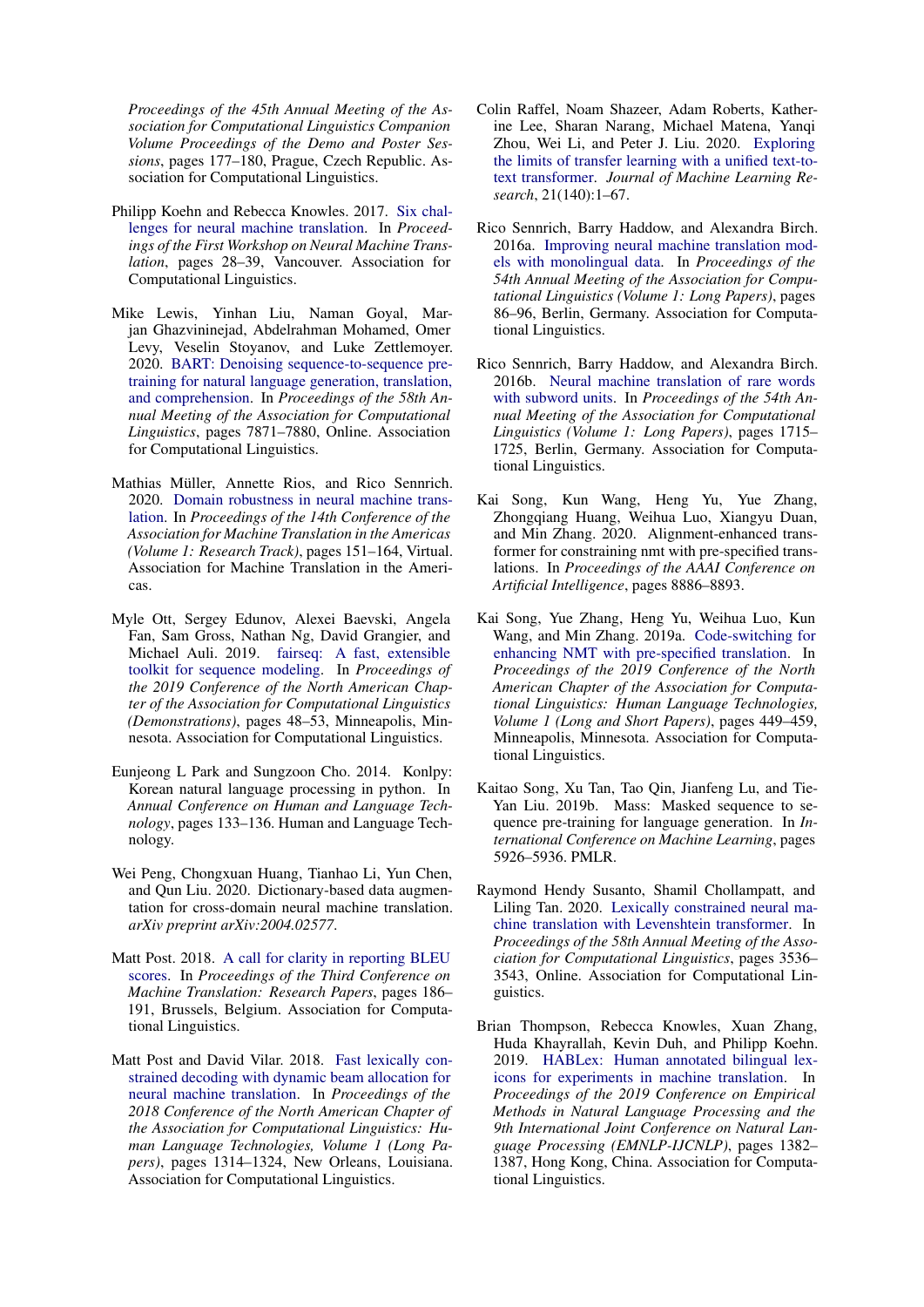- <span id="page-7-3"></span>Jörg Tiedemann. 2012. [Parallel data, tools and inter](http://www.lrec-conf.org/proceedings/lrec2012/pdf/463_Paper.pdf)[faces in OPUS.](http://www.lrec-conf.org/proceedings/lrec2012/pdf/463_Paper.pdf) In *Proceedings of the Eighth International Conference on Language Resources and Evaluation (LREC'12)*, pages 2214–2218, Istanbul, Turkey. European Language Resources Association (ELRA).
- <span id="page-7-4"></span>Ashish Vaswani, Noam Shazeer, Niki Parmar, Jakob Uszkoreit, Llion Jones, Aidan N Gomez, Ł ukasz Kaiser, and Illia Polosukhin. 2017. [Attention is all](https://proceedings.neurips.cc/paper/2017/file/3f5ee243547dee91fbd053c1c4a845aa-Paper.pdf) [you need.](https://proceedings.neurips.cc/paper/2017/file/3f5ee243547dee91fbd053c1c4a845aa-Paper.pdf) In *Advances in Neural Information Processing Systems*, volume 30. Curran Associates, Inc.
- <span id="page-7-0"></span>Yonghui Wu, Mike Schuster, Zhifeng Chen, Quoc V Le, Mohammad Norouzi, Wolfgang Macherey, Maxim Krikun, Yuan Cao, Qin Gao, Klaus Macherey, et al. 2016. Google's neural machine translation system: Bridging the gap between human and machine translation. *arXiv preprint arXiv:1609.08144*.
- <span id="page-7-1"></span>Jiajun Zhang and Chengqing Zong. 2016a. Bridging neural machine translation and bilingual dictionaries. *arXiv preprint arXiv:1610.07272*.
- <span id="page-7-2"></span>Jiajun Zhang and Chengqing Zong. 2016b. [Exploit](https://doi.org/10.18653/v1/D16-1160)[ing source-side monolingual data in neural machine](https://doi.org/10.18653/v1/D16-1160) [translation.](https://doi.org/10.18653/v1/D16-1160) In *Proceedings of the 2016 Conference on Empirical Methods in Natural Language Processing*, pages 1535–1545, Austin, Texas. Association for Computational Linguistics.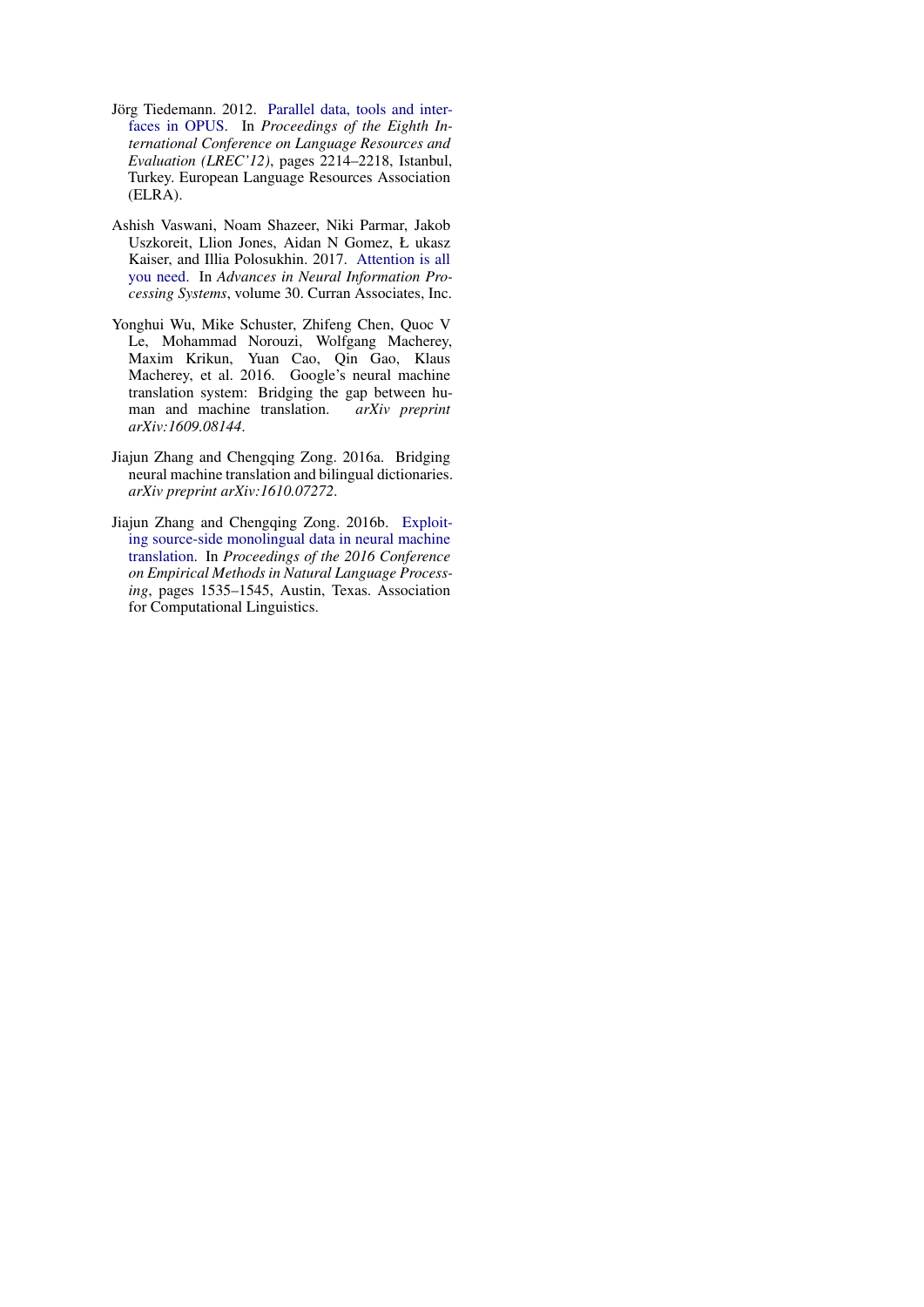### A Preprocessing and Training

#### <span id="page-8-0"></span>A.1 Preprocessing

For De→En, we applied Moses tokenization [\(Koehn et al.,](#page-5-16) [2007\)](#page-5-16) and joint source-target byte pair encoding (BPE) [\(Sennrich et al.,](#page-6-13) [2016b\)](#page-6-13) with 20,000 split operations. For  $En \rightarrow Ko$ , English was tokenized using  $spaCy^6$  $spaCy^6$  and Korean using KoNLPy's MeCab-ko<sup>[7](#page-0-2)</sup> [\(Park and Cho,](#page-6-14) [2014\)](#page-6-14), followed by BPE with 20,000 operations. We apply sentence filtering up to 80 tokens.

### A.2 Training

Model We follow the base Transformer architecture and fix the same hyperparameter configurations for all baselines. For the exact implementation of each baseline, we followed the authors' official code on github (CHEN20 $8$  and SUSANTO20 $9$ ). We implemented our code using  $FAIRSEQ<sup>10</sup>$  $FAIRSEQ<sup>10</sup>$  $FAIRSEQ<sup>10</sup>$  [\(Ott](#page-6-15) [et al.,](#page-6-15) [2019\)](#page-6-15), trained on Nvidia GeForce RTX 3090 and RTX 2080 Ti GPUs.

Hyperparameter Detailed hyperparameter settings of baselines are reported below. Span masking and task coefficient only apply to our proposed training scheme.

| Transformer                 |                     |  |  |  |  |
|-----------------------------|---------------------|--|--|--|--|
| Embedding dim.              | 512                 |  |  |  |  |
| Transformer FFN dim.        | 2048                |  |  |  |  |
| Enc/Decoder layers          | 6                   |  |  |  |  |
| Attention heads             | 8                   |  |  |  |  |
| Share all embedding         | True                |  |  |  |  |
| Dropout                     | 0.3                 |  |  |  |  |
| Label smoothing             | 0.1                 |  |  |  |  |
| Optimizer                   | Adam                |  |  |  |  |
| Learning rate               | 0.0005              |  |  |  |  |
| Warmup updates              | 4000                |  |  |  |  |
| Maximum token per batch     | 4096                |  |  |  |  |
| Maximum token lengths       | 80                  |  |  |  |  |
| Span Masking                |                     |  |  |  |  |
| Span length                 | Geometric $(p=0.2)$ |  |  |  |  |
| Maximum span length         | 10                  |  |  |  |  |
| Minimum span length         |                     |  |  |  |  |
| Corruption ratio            | 0.5                 |  |  |  |  |
| <b>Task Coefficient</b>     |                     |  |  |  |  |
| Task coefficient $(\gamma)$ | 0.5                 |  |  |  |  |

Table 6: Hyperparameter settings

```
7https://konlpy.org/en/latest/
```

```
8https://github.com/ghchen18/leca
```

```
9https://github.com/raymondhs/
constrained-levt
```

```
10https://github.com/pytorch/fairseq
```
# <span id="page-8-1"></span>B Terminology-Aware Data Split Algorithm

| Algorithm 1: Terminology-Aware Data                                                  |
|--------------------------------------------------------------------------------------|
| Split Algorithm                                                                      |
| <b>Data:</b> Dictionary $D$ , Corpus $C$ , Held-out Size $R$                         |
| Result: Sent=(Sent <sub>train</sub> , Sent <sub>valid</sub> , Sent <sub>test</sub> ) |
| Term=(Term $_{train}$ , Term $_{valid}$ , Term $_{test}$ )                           |
| 1: Sort $\mathbb D$ in a descending order                                            |
| 2: $N = \text{dict}()$                                                               |
| 3: $T' = \text{dict}()$                                                              |
| 4: $S = ( \mathbb{C}  - 2 * R, R, R)$                                                |
| 5: Sent <sub>train</sub> = [], Sent <sub>valid</sub> = [], Sent <sub>test</sub> = [] |
| 6: Term $_{train}$ = [], Term $_{valid}$ = [], Term $_{test}$ = []                   |
| <b>for</b> <i>i</i> in {1,2, , $ \mathbb{C} $ } <b>do</b><br>7:                      |
| 8:<br>$x, y = \mathbb{C}[i]$                                                         |
| 9:<br>$ngramlist = []$                                                               |
| $T'' = []$<br>10:                                                                    |
| 11:<br>for $(x', y')$ in $\mathbb D$ do                                              |
| 12:<br>if y' in y and x' in x then                                                   |
| 13:<br>ngramlist.append(ngram(y'))                                                   |
| $y = y$ .replace(y', "", 1)<br>14:                                                   |
| $x = x.\text{replace}(x', \cdots', 1)$<br>15:                                        |
| 16:<br>$T''$ .append $((x', y'))$                                                    |
| 17:<br>end if                                                                        |
| 18:<br>end for                                                                       |
| 19:<br>$n = Max(ngramlist)$                                                          |
| 20:<br><b>if</b> <i>n</i> is not in <i>N</i> .keys() <b>then</b>                     |
| 21:<br>$N[n] = \lceil$                                                               |
| 22:<br>end if                                                                        |
| 23:<br>$N[n]$ .append $(i)$                                                          |
| 24:<br>$T'[i] = T''$                                                                 |
| 25: end for                                                                          |
| 26: $K =$ Sort the keys in N in a descending order.                                  |
| 27: for $k$ in $K$ do                                                                |
| 28:<br>$i_{dk}$ , $i_{uk}$ = DuplicateCheck( $N[k]$ )                                |
| (Sent, Term) += Distributor_Dup( $i_{dk}$ , N[k], T', S)<br>29:                      |
| (Sent, Term) += Distributor_Uni( $i_{uk}$ , N[k], T', S)<br>30:                      |
| 31:<br>end for                                                                       |

Line 1 : Sort  $\mathbb D$  w.r.t. target language terms.

Line 2 : Initialize a dictionary for storing paired sentences. The keys are the longest n-gram lengths for each sentence w.r.t. the target language.

Line 3 : Initialize a dictionary for storing matched terms. The keys are the indices of a corresponding sentence.

Line 13 : ngram() returns the token length of a term. In our case, it is used for calculating the length of a target language token y'.

Line 14 : Replace y' with "" in y to avoid unwanted substring duplication (e.g., In case of having "public officer" and "officer" in a sentence, we would like to first match "public officer" instead of "office" when we have "public officer" in the dictionary. See Line 1).

Line 19 : Calculate the maximum length of n-grams in y.

Line 23 : Store the sentence index w.r.t. its longest length of n-grams.

Line 24 : Store the list of terms w.r.t. its sentence index.

Line 28 : DuplicateCheck() checks for duplication in the corpus and returns duplicate and non-duplicate indices. Note

<sup>6</sup><https://spacy.io/>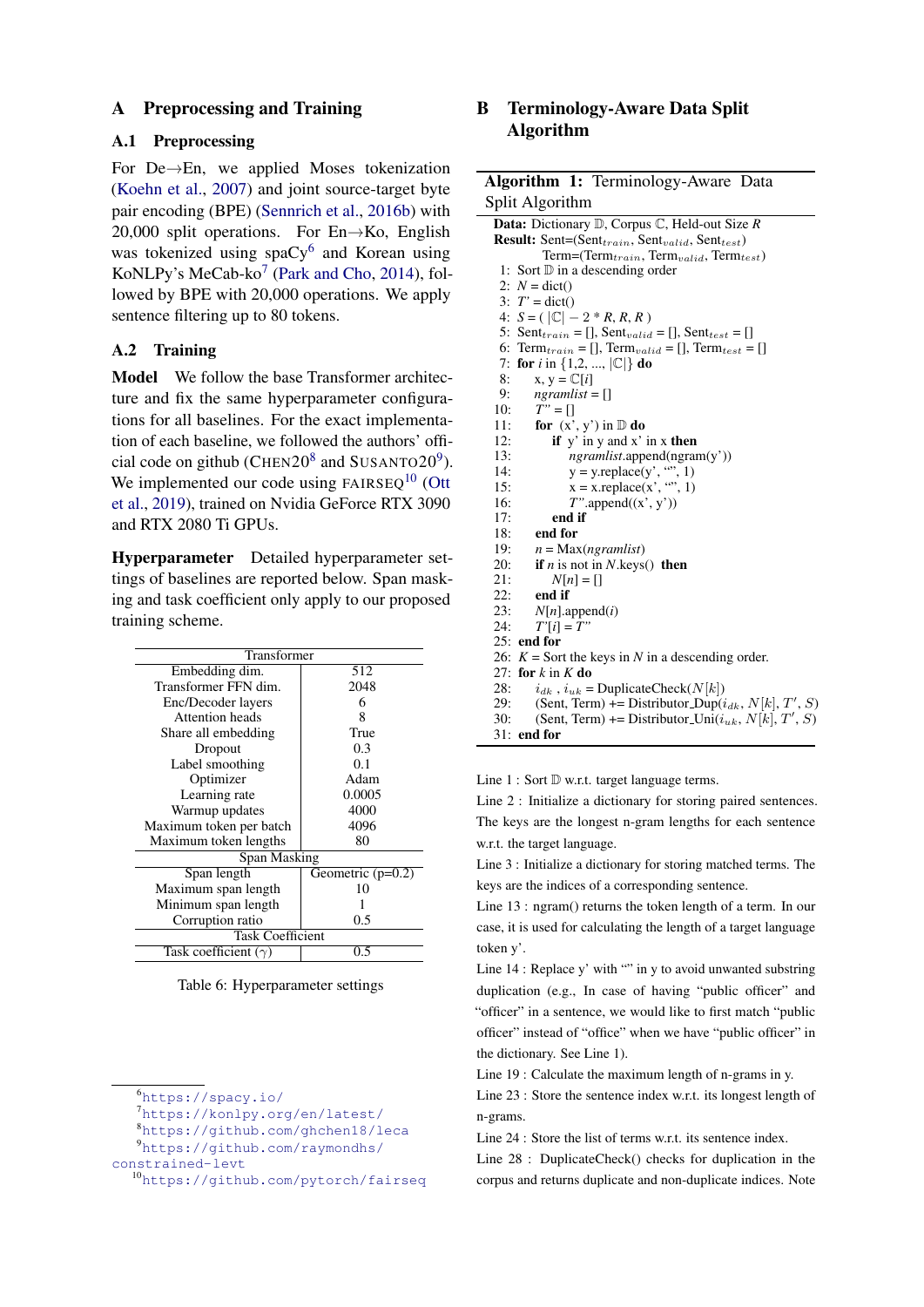that  $i_{dk}$  is a list of duplicate sentence indices, and  $S_{uk}$  is a list of unique sentence indices.

Line 29 : Distributor Dup() first calculates the number of sentences and phrases to be distributed across train, valid, and test sets following the ratio in *S*, and then distributes sentences accordingly.

Line 30 : Distributor Uni() distributes unique sentences and phrases alternatively between train, valid, and test sets.

## C Removing duplicates

As the OPUS datasets contain duplicate sentences [\(Aharoni and Goldberg,](#page-4-1) [2020\)](#page-4-1), we further evaluate each model with unseen, unique test samples only. Similar to Tables [7](#page-9-0) and [8,](#page-9-1) our training scheme outperforms its MLE counterparts. The Ko-En law corpus does not contain any duplicate sentence, and therefore the results are equivalent to those in Tables [3](#page-3-0) and [4.](#page-3-1)

<span id="page-9-0"></span>

|                    | Law (De $\rightarrow$ En) |        |               |                                            |            |            |             |  |  |  |
|--------------------|---------------------------|--------|---------------|--------------------------------------------|------------|------------|-------------|--|--|--|
| Model              | BLEU                      |        | Term $\%$ (†) | LSM-2 $($ <sup><math>\dagger)</math></sup> |            |            |             |  |  |  |
|                    |                           | 1-gram | 2-gram        | $2>$ micro                                 | $2$ >macro | $2$ >micro | $2 >$ macro |  |  |  |
|                    | Without dictionary        |        |               |                                            |            |            |             |  |  |  |
| GII19              | 68.14                     | 93.71  | 91.87         | 72.32                                      | 46.24      | 85.05      | 74.22       |  |  |  |
| VASWANI17          | 72.86                     | 95.30  | 93.36         | 78.68                                      | 54.99      | 88.40      | 78.69       |  |  |  |
| $+SSP$             | 73.15                     | 95.57  | 93.54         | 79.98                                      | 59.18      | 89.64      | 81.53       |  |  |  |
| CHEN <sub>20</sub> | 71.89                     | 95.04  | 93.54         | 78.83                                      | 54.55      | 88.43      | 79.63       |  |  |  |
| $+SSP$             | 72.93                     | 95.46  | 94.14         | 79.74                                      | 56.63      | 89.19      | 80.88       |  |  |  |
|                    | With dictionary           |        |               |                                            |            |            |             |  |  |  |
| SUSANTO20          | 59.23                     | 94.10  | 92.89         | 82.86                                      | 68.22      | 95.28      | 93.36       |  |  |  |
| CHEN <sub>20</sub> | 70.90                     | 96.36  | 94.01         | 77.26                                      | 51.97      | 89.12      | 80.06       |  |  |  |
| $+SSP$             | 72.70                     | 96.85  | 95.68         | 83.65                                      | 58.33      | 93.30      | 83.40       |  |  |  |

Table 7: Results on the law domain dataset with no duplication in data (De→En).

<span id="page-9-1"></span>

|                       | Medical ( $De \rightarrow En$ ) |        |                          |                                            |             |            |             |  |  |  |
|-----------------------|---------------------------------|--------|--------------------------|--------------------------------------------|-------------|------------|-------------|--|--|--|
| Model                 | <b>BLEU</b>                     |        | Term $\%$ ( $\uparrow$ ) | LSM-2 $($ <sup><math>\dagger)</math></sup> |             |            |             |  |  |  |
|                       |                                 | 1-gram | $2>$ micro<br>2-gram     |                                            | $2$ > macro | $2>$ micro | $2 >$ macro |  |  |  |
| Without dictionary    |                                 |        |                          |                                            |             |            |             |  |  |  |
| GII19                 | 54.27                           | 89.93  | 84.35                    | 67.83                                      | 50.44       | 78.18      | 70.33       |  |  |  |
| VASWANI17             | 58.29                           | 90.09  | 84.51                    | 70.98                                      | 57.82       | 79.18      | 76.45       |  |  |  |
| $+SSP$                | 59.19                           | 90.43  | 85.50                    | 71.51                                      | 49.20       | 80.38      | 70.10       |  |  |  |
| CHEN20                | 58.27                           | 90.30  | 84.02                    | 70.38                                      | 64.02       | 79.28      | 80.14       |  |  |  |
| $+SSP$                | 59.49                           | 90.57  | 83.53                    | 71.25                                      | 64.36       | 80.29      | 78.70       |  |  |  |
|                       |                                 |        |                          | With dictionary                            |             |            |             |  |  |  |
| SUSANTO <sub>20</sub> | 45.60                           | 88.77  | 89.95                    | 86.86                                      | 68.22       | 94.83      | 93.86       |  |  |  |
| CHEN20                | 58.30                           | 90.81  | 89.79                    | 79.83                                      | 67.62       | 86.59      | 85.05       |  |  |  |
| $+SSP$                | 60.30                           | 93.10  | 91.10                    | 85.19                                      | 79.26       | 91.34      | 90.51       |  |  |  |

Table 8: Results on the medical domain dataset with no duplication in data (De→En).

## D Examples

Table [9](#page-10-0) shows translation results of the baselines and our method.